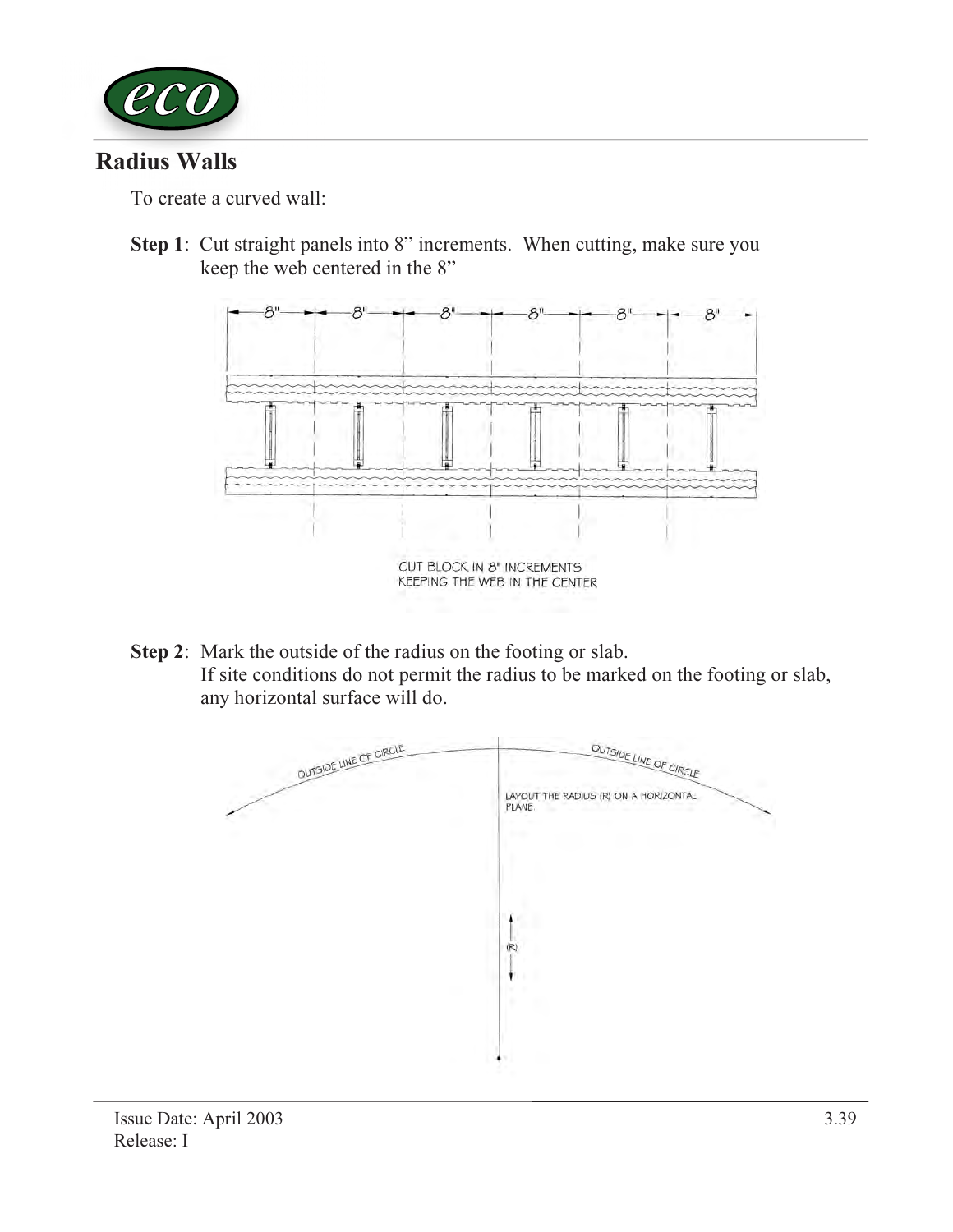

- Step 3: From the center of the circle, snap a chalk line extending beyond the mark for the outside of the radius.
- Step 4: From the intersection of the two lines, measure 8" horizontally. From the center of the circle, snap another chalk line at the 8" mark.



Step 5: Set (1) of the 8" block sections on the outside radius line. Make sure the outside corners of the block are at the intersection of the chalk lines and the radius line. Mark the block where it touches the chalk line.